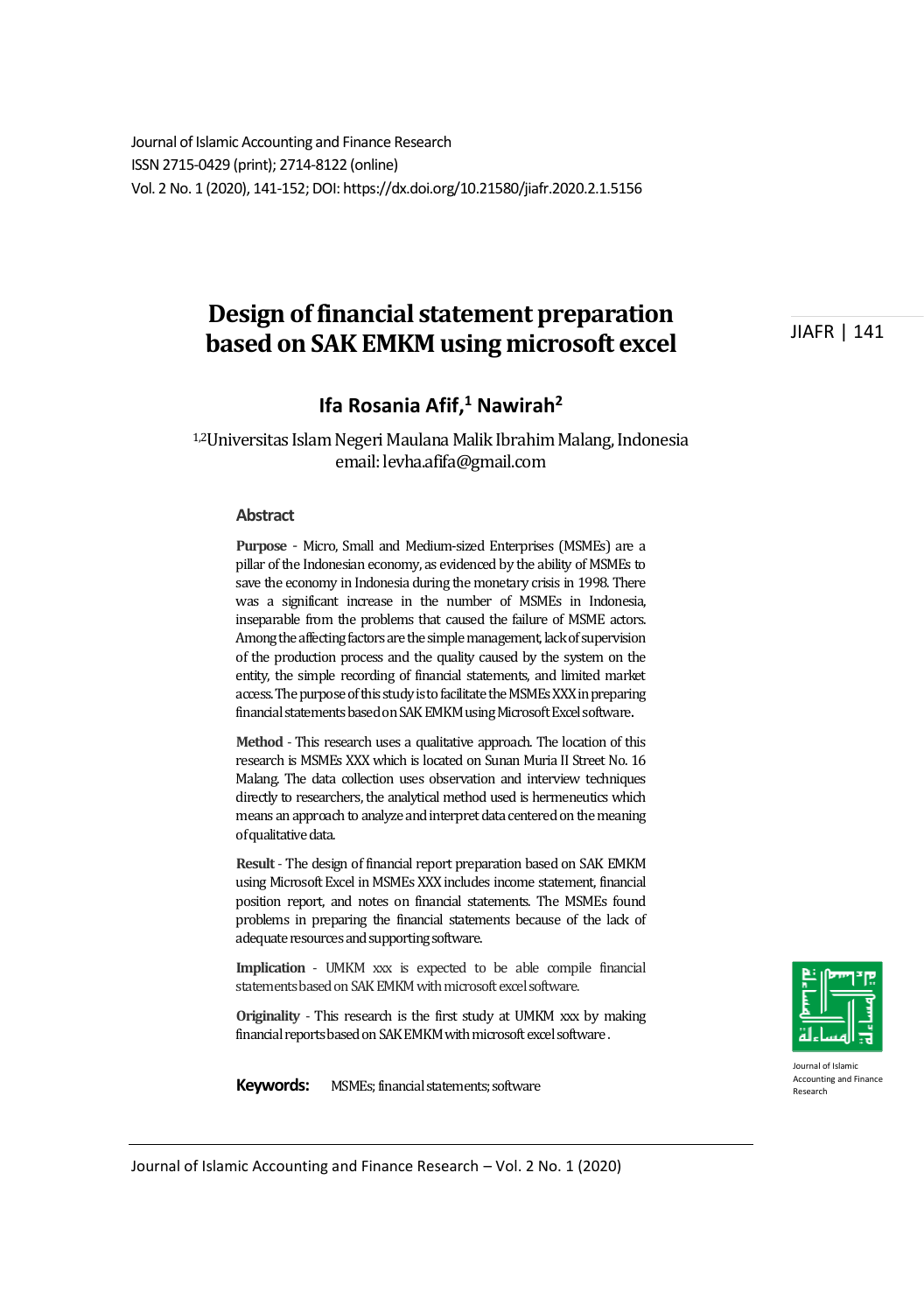# **Introduction**

JIAFR | 142 Micro, Small and Medium-sized Enterprises (MSMEs) are a pillar of the Indonesian economy, as evidenced by the ability of MSMEs to save the economy in Indonesia during the monetary crisis in 1998. There was a significant increase in the number of MSMEs in Indonesia, inseparable from the problems that caused the failure of MSME actors. Among the affecting factors are the simple management, lack of supervision of the production process and quality caused by the system on the entity, the simple recording of financial statements, and limited market access.

> Hapsari et al. (2016) in their study explained that the results of a survey of 45 respondents found that only 51% of the respondents booked their business and those according to the needs of creditors were only 15.5%. The factors causing the small percentage of MSMEs that do the records in accordance with the needs of the steakholders are because they are not accustomed to recording and their poor understanding of financial statements. Therefore, it can be seen that MSMEs really need a simple tool in helping the preparation of financial statements.

> The results of the researchers' interview with the owner can be concluded that the MSMEs XXX has attempted to prepare financial reports as an evaluation material for the owners, also intended for external parties who need it, but the MSMEs XXX is constrained by the lack of the available human resources and the less supportive system. MSMEs XXX did not prepare financial statements based on SAK EMKM (Financial Accounting Standard for Micro, Small, and Medium Entities), so researchers were interested in doing this research, because since the establishment of MSMEs XXX in 2011 until now, it was constrained by Human Resources (HR) in the preparation of financial statements.

> We already know that financial statements are a very important element for the sustainability of business undertaken by MSMEs XXX which focuses on making headscarves, *mukena*, apparels, sandals, and screen printing. With the design carried out by researchers, it is hoped that it can facilitate MSMEs XXX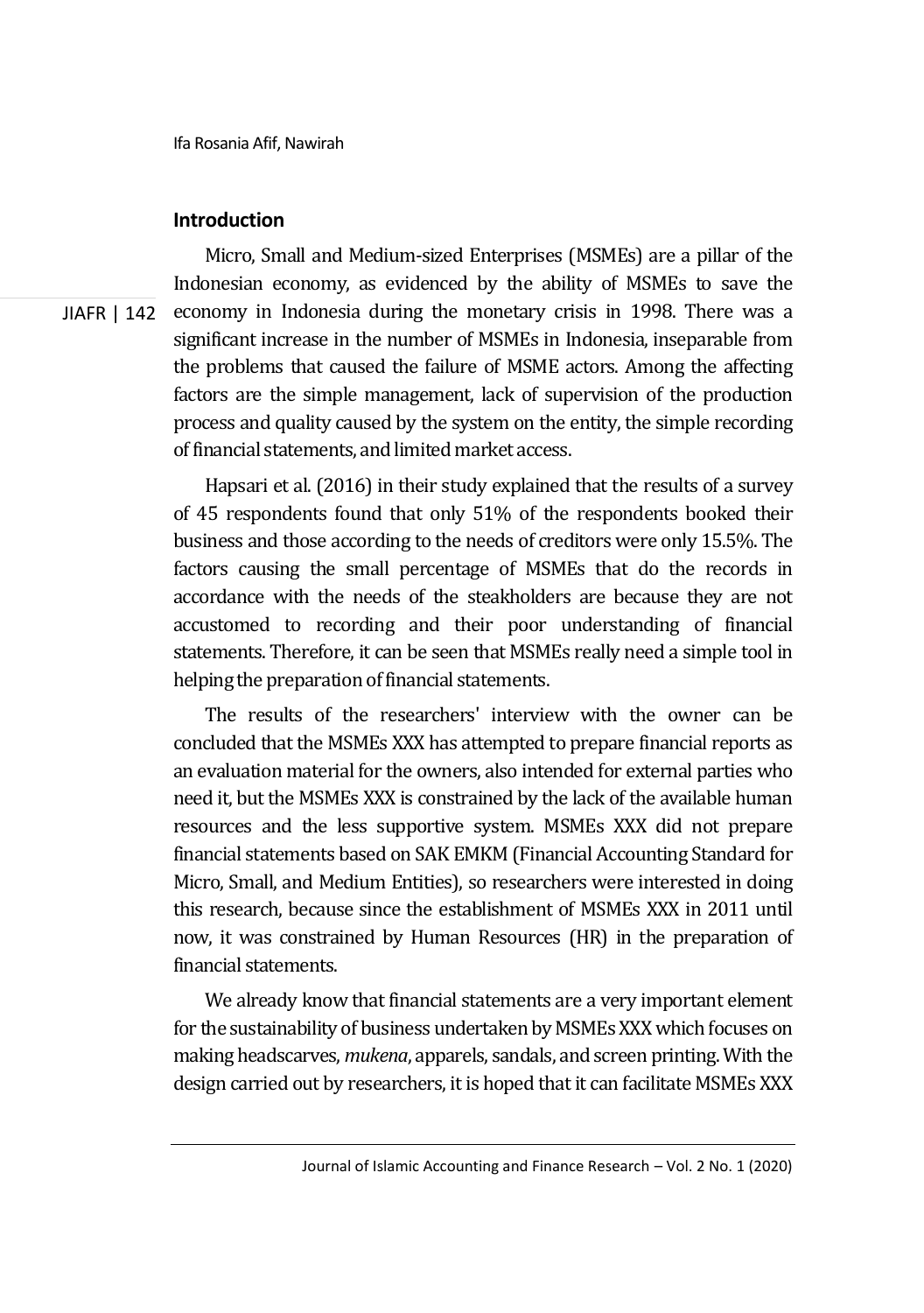in preparing financial reports, so that the existence of financial reports in accordance with SAK EMKM standards can make it easier for MSMEs XXX to know its performance and can significantly increase the development of MSMEs XXX. In addition, it can also help the MSMEs to propose financing to banks.

JIAFR | 143

# **Literature Review**

### **Accounting**

Accounting is an information system that measures business activities, processes data into reports, and communicates results to interested parties in decision making. Accounting is also a "business language" because with accounting most business information is communicated. The company distributes accounting reports that summarize the company's financial performance to owners, creditors, the government and potential investors (Jusup, 2011).

# **Financial Report**

Financial statements are basically the results of an accounting process that can be used as a tool to communicate financial data or company activities to interested parties. IAI (Indonesian Accountants Association) in SAK EMKM states that the purpose of financial statements is as a provider of information on the financial position and financial performance of an entity that is useful for users in economic decision making. These financial statements are the responsibility of management to internal and external parties. In accordance with SAK EMKM, financial statements for micro, small and medium enterprises consist at least of: (1) Financial Position Report, (2) Income Statement, (3) Notes to the Financial Statements.

In more detail, Hery (2015) writes down the stages in the accounting cycle as follows: (1) First the transaction supporting data is analyzed and the information contained in the document is recorded in a journal. (2) Then the accounting data in the journal is posted in the ledger. (3) All final balances contained in each foreign ledger account are posted to the trial balance to

Journal of Islamic Accounting and Finance Research – Vol. 2 No. 1 (2020)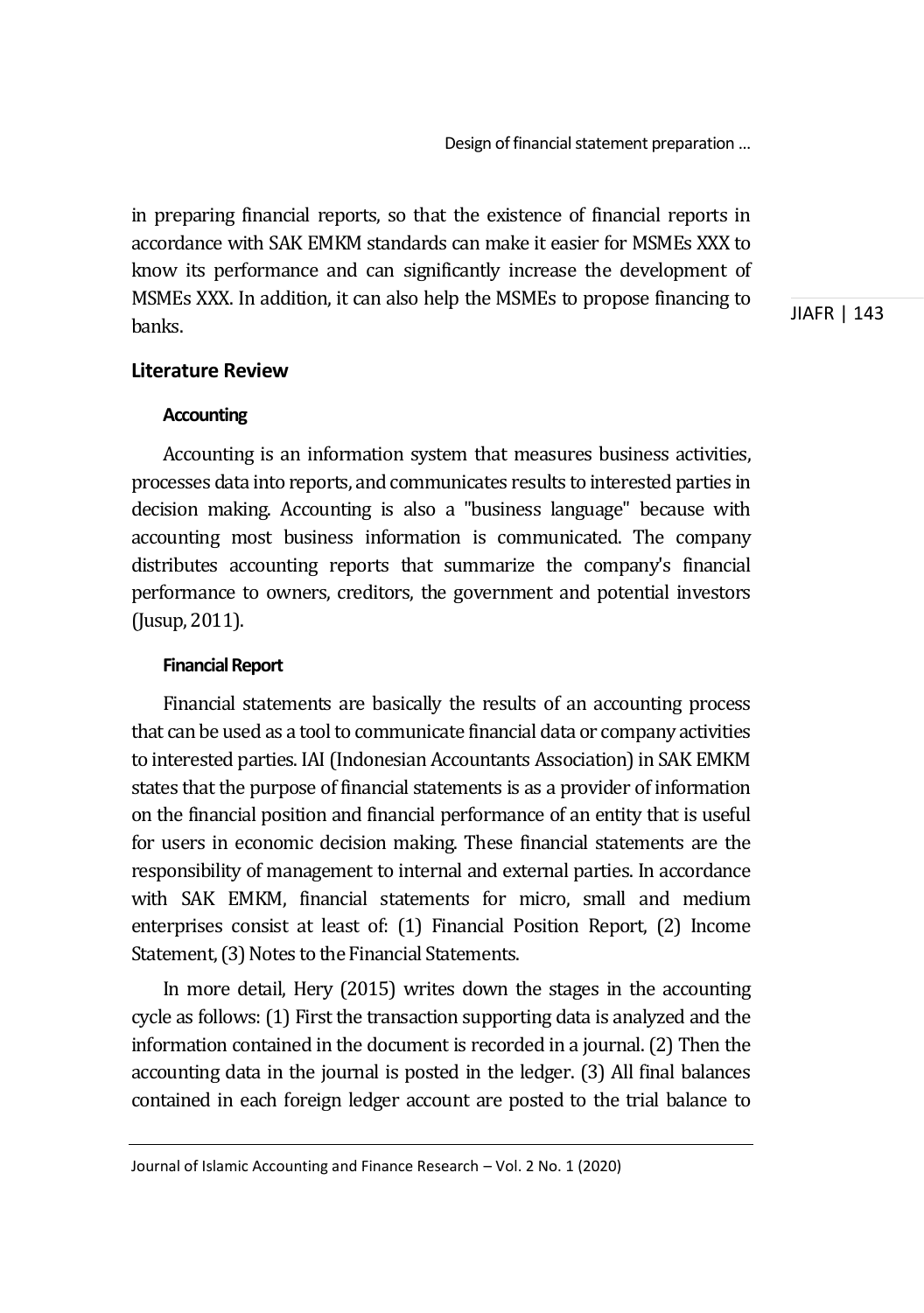JIAFR | 144

match the overall value of the account with normal balance and the overall value of the account with the credit balance. (4) Analyze the adjustment data and make adjusting entry according to the cost allocation to the operation function. (5) Post the adjusting journal data to each relevant ledger. (6) By using lane balance assistance options as a worksheet, the trial balance after adjustments and financial statements are prepared. (7) Make closing journal entries for production boarding posts and then close the general book. (8) Post closing journal data to each related account ledger. (9) Prepare a trial balance after closing. (10) Make reversing entries.

# **Microsoft Excel**

Microsoft Excel is a spreadsheet application program or electronic worksheets. This application displays the table sheets created by Microsoft Corporation for Windows and Mac OS operating systems. It is very easy to operate so that Microsoft Excel becomes one of the popular computer programs for the users (Badriyah, 2014).

#### **MSMEs**

#### **Table 1. Characteristics of MSMEs**

| <b>Description</b>   | <b>Micro business</b> | <b>Small business</b> | <b>Medium business</b>  |
|----------------------|-----------------------|-----------------------|-------------------------|
|                      | <b>Enterprises</b>    | <b>Enterprises</b>    | <b>Enterprises</b>      |
| Net worth            | Max. Rp 50            | Max. Rp 500           | Rp 500 million - Rp     |
|                      | million               | million               | 10 billion              |
| <b>Annual Sales</b>  | Max. Rp 300           | Max. Rp 2,5           | $Rp$ 2,5 billion – $Rp$ |
|                      | million               | billion               | 50 billion              |
| Owner                | Individual or legal   | Individual/legal      | Individual/legal        |
|                      | entity                | entity and not        | entity and not          |
|                      |                       | affiliated with       | affiliated with         |
|                      |                       | medium or large       | medium or large         |
|                      |                       | businesses            | businesses              |
| Status               | Independent           | Independent           | Independent             |
| <b>Business Form</b> | Free                  | Free                  | Free                    |
| Regulation           | The latest MSMEs      | The latest MSMEs      | The latest MSMEs        |
|                      | Law                   | Law                   | Law                     |

Source: Alternative Financing Book

Journal of Islamic Accounting and Finance Research – Vol. 2 No. 1 (2020)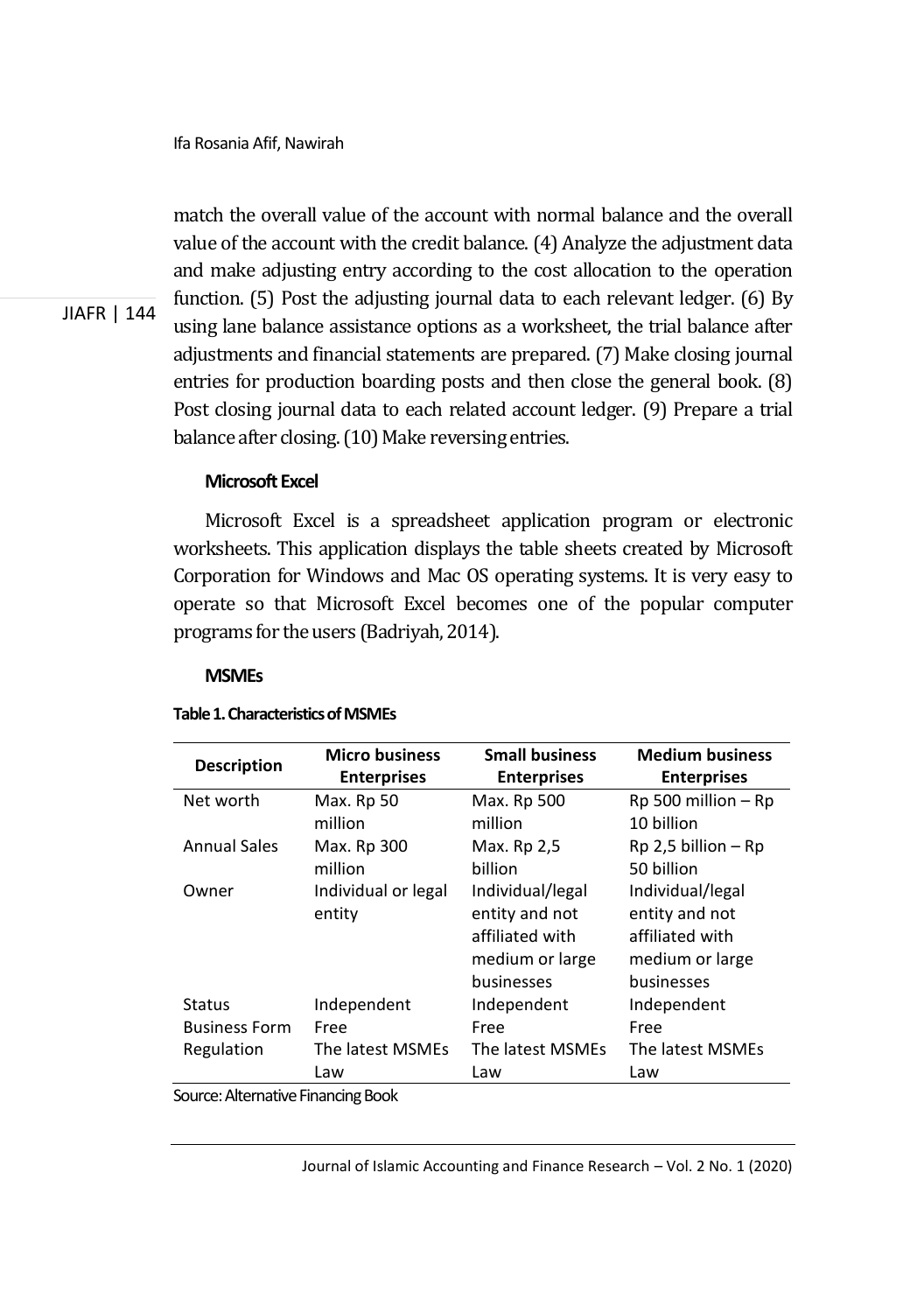# **Research Methods**

This research is a qualitative research. Qualitative is a research that tries to understand the phenomenon in its natural setting and context (Sarosa, 2012). To collect the primary data, the researchers go directly to the location for direct observation of how conditions in the field regarding the activities carried out in the production process, observing the assets owned, and transactions that occur. In addition, researchers also conducted interviews directly to the owners and employees of MSMEs XXX.

 In this study, there are also secondary data to support the primary data which include SAK EMKM as a standard for preparing financial reports, software design manuals, books on accounting, and sales notes from October to December as proof of transactions at MSMES XXX. The data collection techniques used direct interview and observation.

 The data analysis was carried out through the following procedure: (1) Collecting data that have been obtained, either primary data obtained directly or secondary data from transactions done by MSMEs XXX. (2) Review all data obtained from interviews or observations and the secondary data from MSMEs XXX. From all data obtained, then they were interpreted in accordance with the accounting cycle and based on the applicable SAK EMKM. (3) From the data that have been collected, the researchers can explain the type of entity carried out by MSMEs XXX. Transactions that occur can be sorted into financial statements in accordance with standards that have been issued by IAI with the help of Microsoft Excel.

# **Results and Discussion**

This research was conducted to facilitate the MSMEs XXX by designing simple software based on SAK EMKM. The procedure explained above is an elaboration of the design of financial statement preparation based on SAK EMKM with the help of a very simple software, that is Microsoft Excel. Based on the interview, MSMEs XXX has not yet prepared financial statements in accordance with the implemented SAK EMKM. Transactions that occur on

JIAFR | 145

Journal of Islamic Accounting and Finance Research – Vol. 2 No. 1 (2020)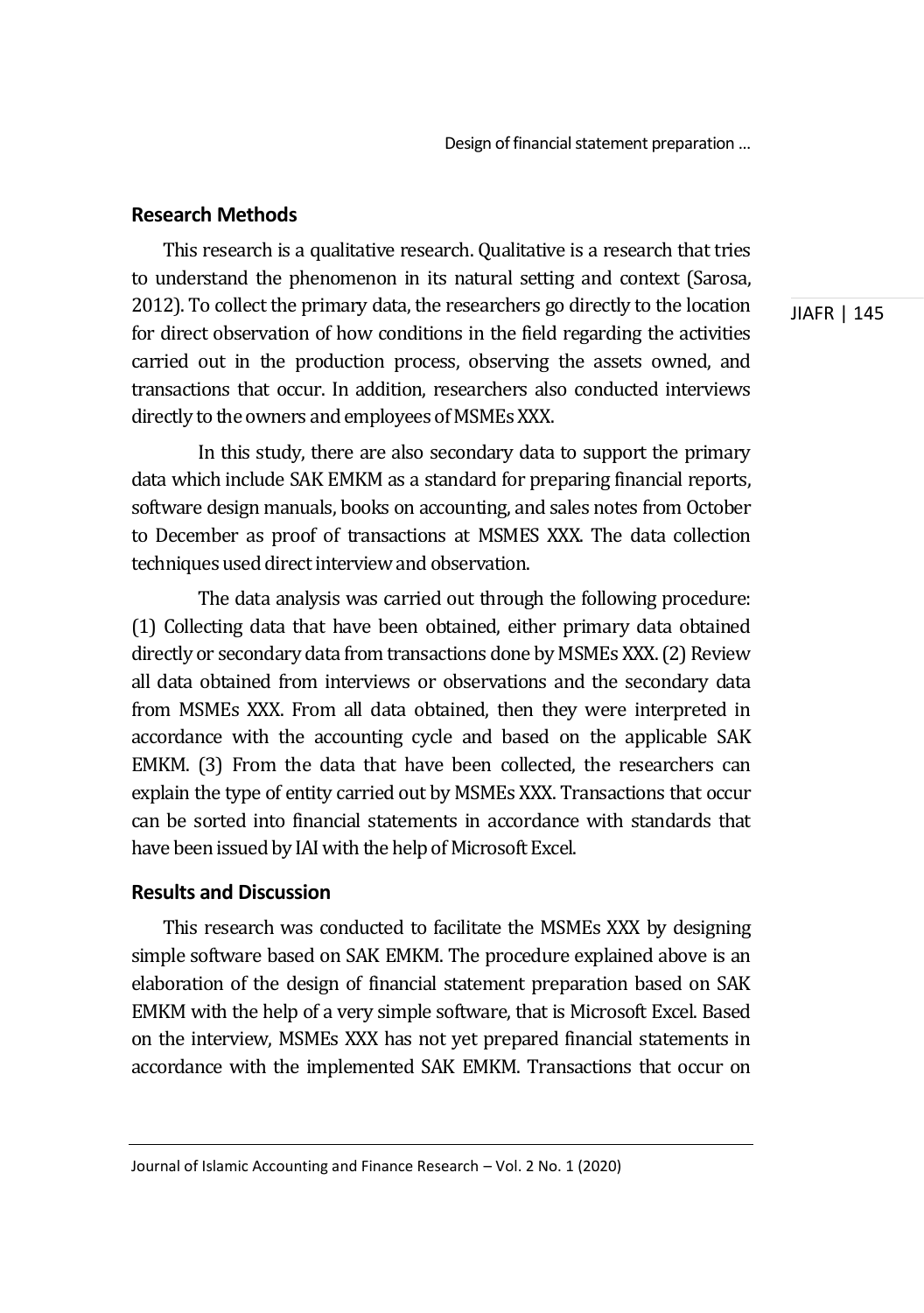activities carried out by MSMES XXX are usually recorded by writing income and expenses.

JIAFR | 146

From the results of the interview with the MSMEs XXX manager, it can be concluded that the recording carried out by the MSMEs XXX is still very simple, only about sales, income for tailoring services and purchasing services when there are shortages during the production process and delivery costs.

Almira Handmade Malang MSMEs has not yet prepared financial reports in accordance with the existing SAK EMKM. In accordance with SAK EMKM, financial statements for micro, small and medium enterprises consist at least of:

#### **Income statement**

Income statement is a report which presents the income and expenses for the period. The margin between materials and income will be profit/loss for the period. The accounts on the income statement are: (1) Revenue, (2) Financial cost, (3) Tax cost.

| <b>MSMEs XXX</b>         |                                                        |           |                |  |
|--------------------------|--------------------------------------------------------|-----------|----------------|--|
|                          | <b>Income Statements</b>                               |           |                |  |
| October - December 2018  |                                                        |           |                |  |
| <b>Sales</b>             |                                                        | Rp        | 91,253,000     |  |
| Sales return             |                                                        | Rp        | (75,000)       |  |
| <b>Net sales</b>         |                                                        | <b>Rp</b> | 91,178,000     |  |
| Cost of goods sold       |                                                        | <b>Rp</b> | (79, 414, 000) |  |
| Groos profit             |                                                        | Rp        | 11,764,000     |  |
| Tailoring service income |                                                        | Rp        | 4,514,000      |  |
| Operating expenses:      |                                                        | Rp        |                |  |
|                          | Incentive expenses<br>Vehicles depreciation<br>expanse | Rp        | 1.000.000      |  |
|                          |                                                        | Rp        | 6.325.000      |  |
|                          | Equipment depreciation                                 | Rp        | 900,000        |  |

#### **Table 2. Income Statements**

Journal of Islamic Accounting and Finance Research – Vol. 2 No. 1 (2020)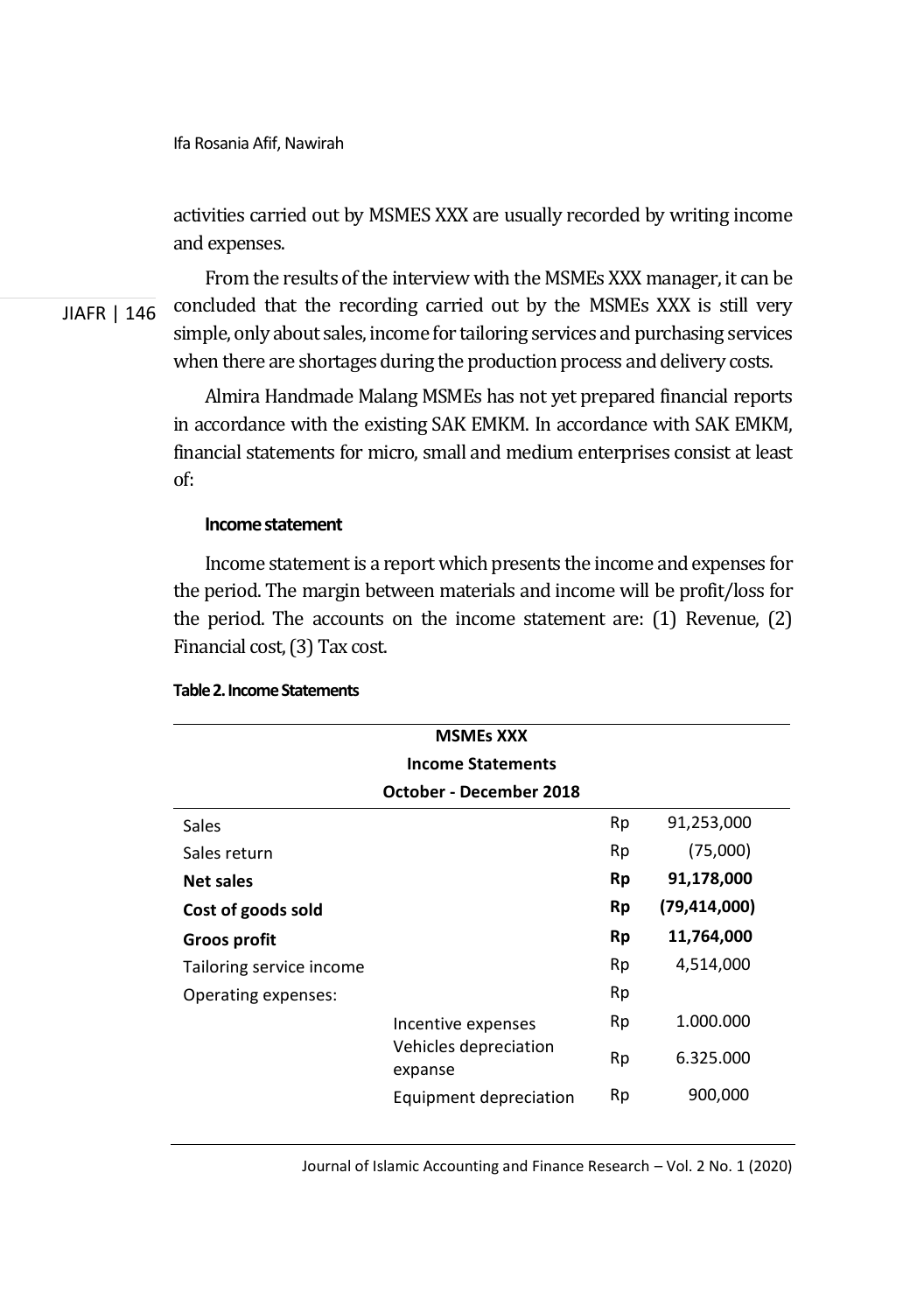|                                    | expanse                        |           |                |             |
|------------------------------------|--------------------------------|-----------|----------------|-------------|
|                                    | Gas/transportation<br>expenses | Rp        | 3,558,000      |             |
|                                    | Toll expenses                  | Rp        | 64,000         |             |
| <b>Total operating</b><br>expenses |                                | <b>Rp</b> | (11, 847, 000) | JIAFR   147 |
| Net income                         |                                | <b>Rp</b> | 4,431,000      |             |

Source: Processed by researchers

#### **Financial Position Report**

Financial statements are a systematic report that describes the assets, liabilities, and capital of an entity to describe the financial position. The following are related accounts in the statement of financial position: (1) Cash and cash equivalents, (2) Receivables, (3) Inventory, (4) Fixed assets, (5) Business debt, (6) Bank debt, (7) Equity.

In accordance with SAK EMKM, the applicable design made by the researchers concerning the statement of financial position at MSMEs XXX is as follows in table 3.

|       |                                        | <b>MSMEs XXX</b> |    |             |
|-------|----------------------------------------|------------------|----|-------------|
|       | <b>Statement of Financial Position</b> |                  |    |             |
|       | October - December 2018                |                  |    |             |
| Asset |                                        |                  |    |             |
|       | <b>Current Assets</b>                  |                  |    |             |
|       | Cash                                   | 101              | Rp | 5,594,500   |
|       | Bank                                   | 102              | Rp | 214,932,013 |
|       | Account receivables                    | 103              | Rp |             |
|       | Inventory                              | 104              | Rp | 183,775,000 |
|       | <b>Total Current Assets</b>            |                  | Rp | 404,301,513 |
|       | Land                                   | 111              | Rp | 140,000,000 |
|       | <b>Building</b>                        | 112              | Rp | 690,000,000 |

**Table 3. Financial Position Report** 

Journal of Islamic Accounting and Finance Research – Vol. 2 No. 1 (2020)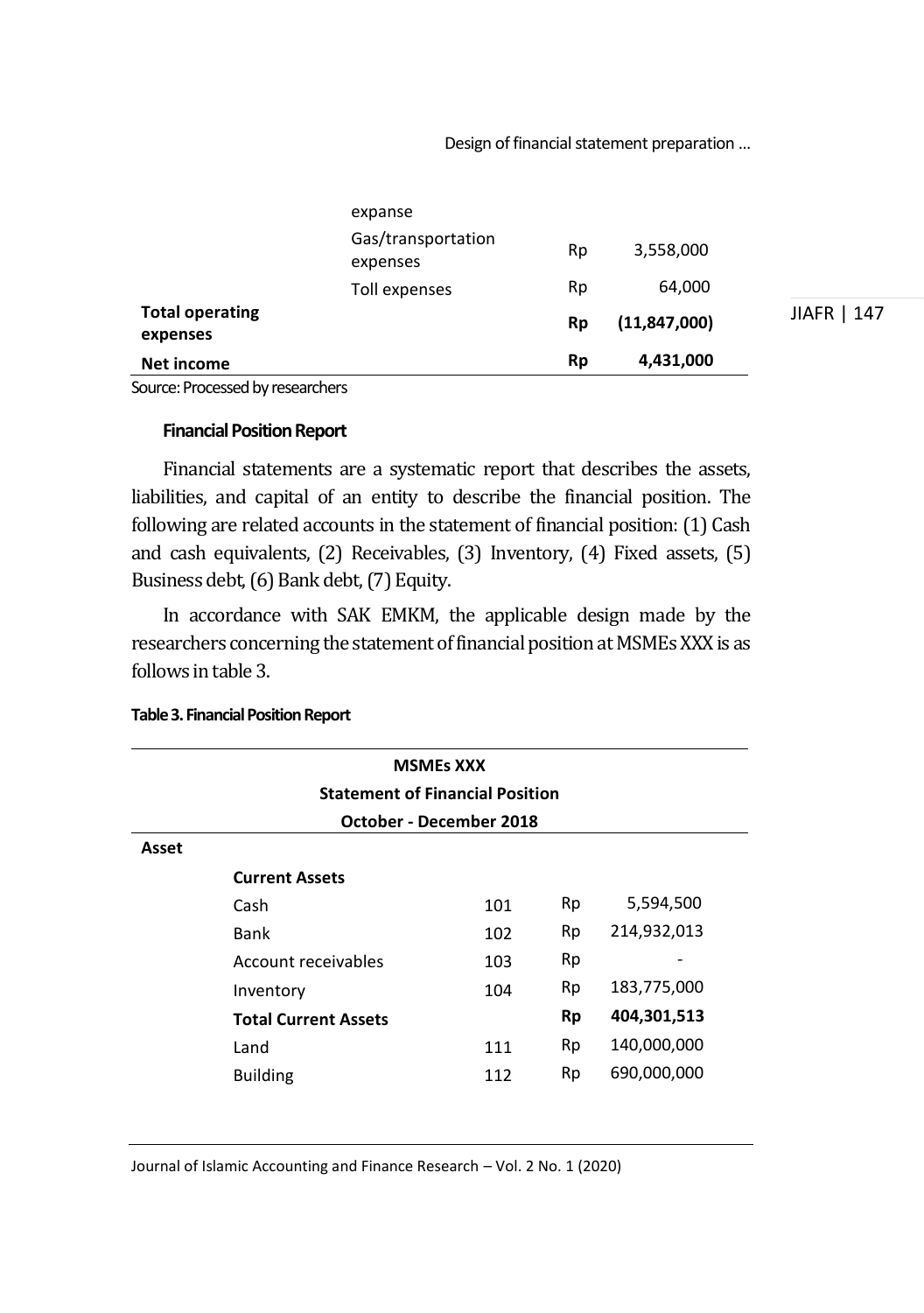|             | <b>Accumulated building</b>         | 113 | Rp        | (18,750,000)     |
|-------------|-------------------------------------|-----|-----------|------------------|
|             | Equipment                           | 114 | Rp        | 18,000,000       |
|             | Accumulated equipment               | 115 | Rp        | (7,920,000)      |
|             | Machinery                           | 116 | Rp        | 24,000,000       |
| JIAFR   148 | Accumulated machinery               | 117 | Rp        | (8,800,000)      |
|             | Vehicles                            | 118 | Rp        | 253,000,000      |
|             | Accumulated vehicles                | 119 | Rp        | (50,600,000)     |
|             | <b>Total Fixed Assets</b>           |     | <b>Rp</b> | 1,038,930,000    |
|             | <b>Total Assets</b>                 |     | <b>Rp</b> | 1,443,231,513    |
|             | <b>Liabilities dan Equity</b>       |     |           |                  |
|             | <b>Liabilities</b>                  |     |           |                  |
|             | Accounts payable                    | 201 | Rp        | 3,750,000        |
|             | Freight forwarding debt             | 202 | Rp        |                  |
|             | Prepaid income                      | 203 | Rp        |                  |
|             | Long-term debt                      | 204 | Rp        |                  |
|             | <b>Total Liabilities</b>            |     | <b>Rp</b> | 3,750,000        |
|             | <b>Equity</b>                       |     |           |                  |
|             | Capital                             | 301 |           | Rp 1,437,550,513 |
|             | Prive                               | 302 | Rp        | (2,500,000)      |
|             | Retained earnings                   | 304 | Rp        | 4,431,000        |
|             | <b>Total Equity</b>                 |     |           | Rp 1,439,481,513 |
|             | <b>Total Liabilities and Equity</b> |     |           | Rp 1,443,231,513 |

Source: Processed by researchers

### **Notes to the Financial Statements**

In accordance with SAK EMKM, the notes to the financial statements contain: (1) A statement that the financial statements have been prepared in accordance with SAK EMKM. (2) Overview of economic policies. (3) Additional information and certain account details that explain important transactions and material so that it is useful for users to understand financial statements.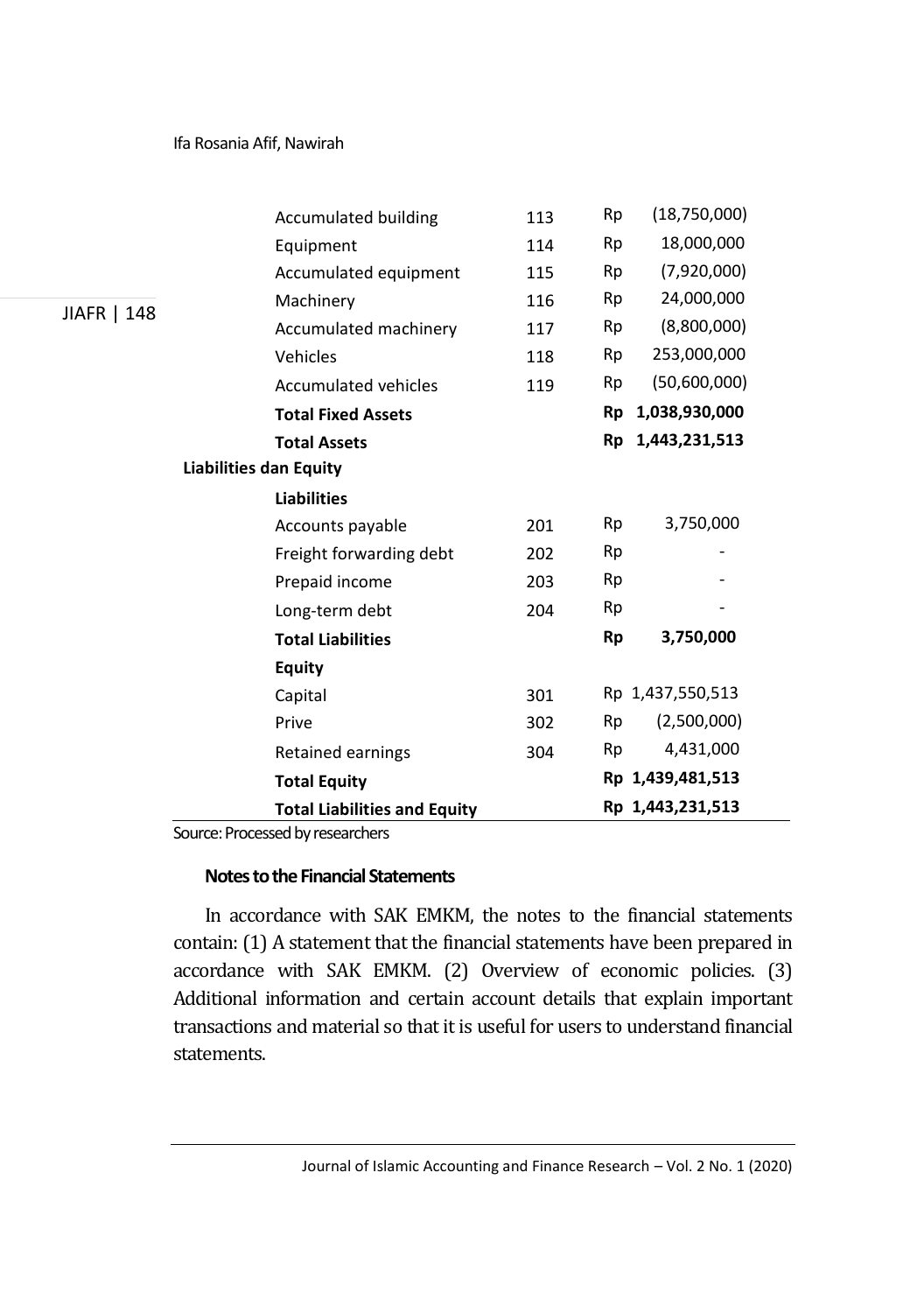Below is a note to the Financial Statements that have been made by the researchers can see in table 4.

#### **Table 4. Notes to the Financial Statements**

JIAFR | 149

# **MSMEs XXX Note to the Financial Statements October - December 2018**

#### **1. General**

Almira Handmade Malang was founded in 2016. It works on manufacturing industry. The industry has obtained a permit from the Integrated Licensing Services Agency of Kota Malang with number: 517/3/35.37.407/2014**.** This industry has met the criteria as a Micro, Small and Medium Entity in accordance with Law Number 20 Year 2008. This industry is domiciled on Jalan Sunan Muria II No 16 Malang.

#### **2. Overview Accounting Policies**

#### **a. Compliance Statement**

The Financial Statements of MSME Almira Handmade Malang have not met the Financial Accounting Standard for Micro, Small, and Medium Entities.

# **b. Basis of Preparation**

The basis of financial statements preparation of MSME Almira Handmade Malang is cash notes, purchase notes, raw material and indirect material, production notes, sales notes, production labor salary notes and operational cost notes. The currency used in the financial statements is rupiah.

#### **c. Inventory**

The raw material inventory costs include purchasing costs and purchasing transport costs. The conversion costs include direct labor costs and overhead. Recording method done by MSME yang Almira Handmade Malang is still simple so that it has not presented the actual invetories.

### **d. Fixed Assets**

Fixed Assets owned by MSME Almira Handmade Malang have not been recorded as much the gaining costs even though the assets are legally owned by the entity. The entity also has not depreciated the existing fixed assets.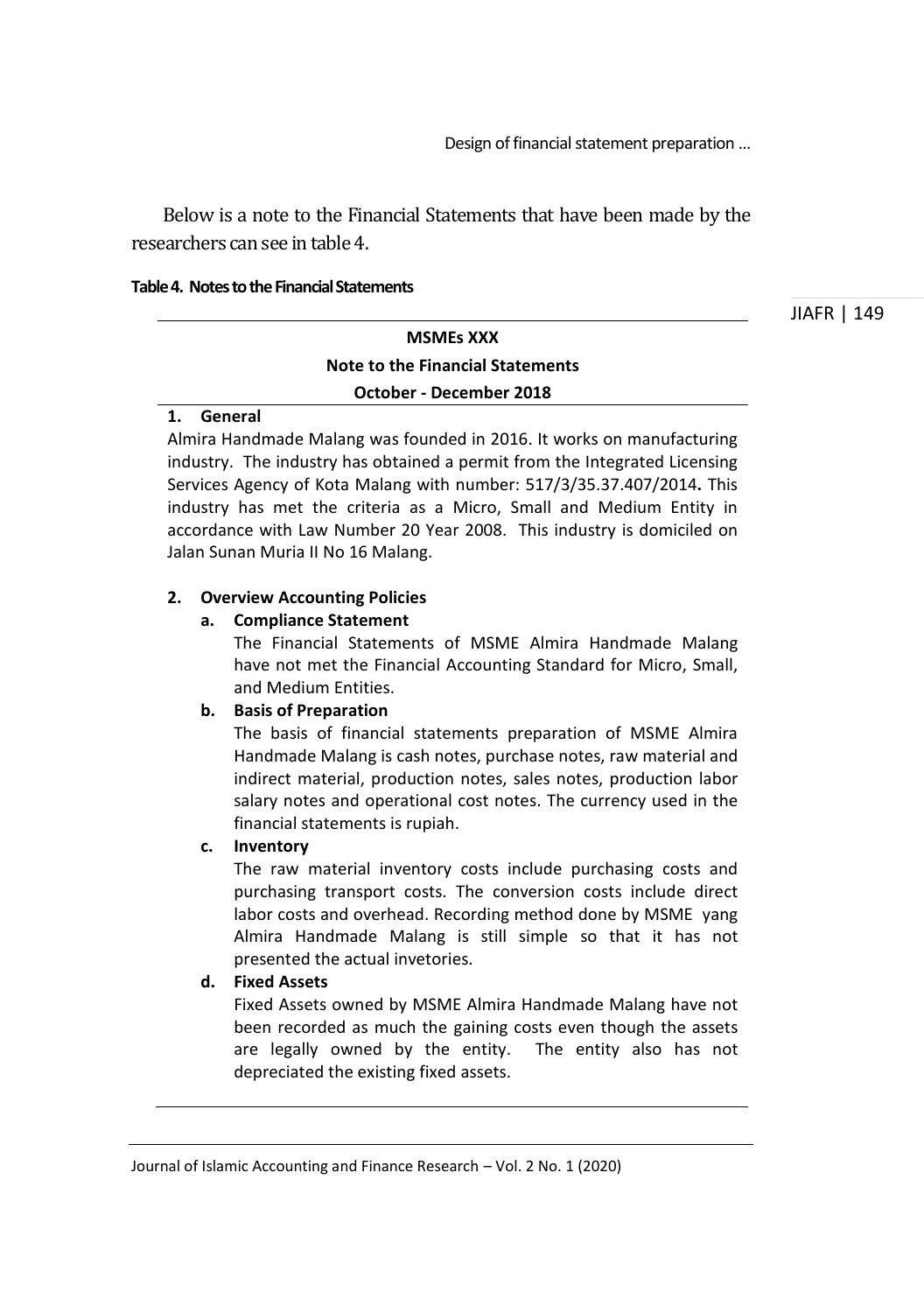#### **e. Recognition of Revenue & Expenses**

Sales revenue is recognized when the bill is issued or the product delivery is done to the customers.

JIAFR | 150

#### **3. Cash**

Cash owned by MSME Almira Handmade Malang is divided into two; cash and bank cash.

|                    | October - December 2018 |
|--------------------|-------------------------|
| Petty cash         | Rp 5,594,500            |
| Cash BRI Bank      | Rp 57,221,117           |
| Cash BNI Bank      | Rp 90,568,795,24        |
| Cash BCA Bank      | Rp 25,677,508,18        |
| Cash Muamalat Bank | Rp 30,995,532           |
| Cash Mandiri Bank  | Rp 10,509,000           |

#### **4. Liabilities**

Accounts Payable What happened at Almira Handmade Malang UMKM was because of the Cut Off occurring on December 27, 2018 so that business debts arose from the adjustment of employee salaries.

> October – December 2018 Rp 3,750,000

# **5. Sales**

Sales activities done by MSME Almira Handmade Malang are in cash with the following details:

|            | October – December 2018 |  |
|------------|-------------------------|--|
| Sales      | Rp 91,253,000           |  |
| Return     | Rp (75,000)             |  |
| Net income | Rp 91,178,000           |  |

Source: Processed by researchers

# **Conclusion**

Based on the results of the design of financial statements based on SAK EMKM using Microsoft Excel, it can be concluded as follows:

Practically, MSMEs XXX only records the cash in and cash out, and also there is a transfer of production processing and production has been completed. It can be seen that the MSMEs has not recorded in accordance with SAK EMKM because in SAK EMKM reporting there are at least three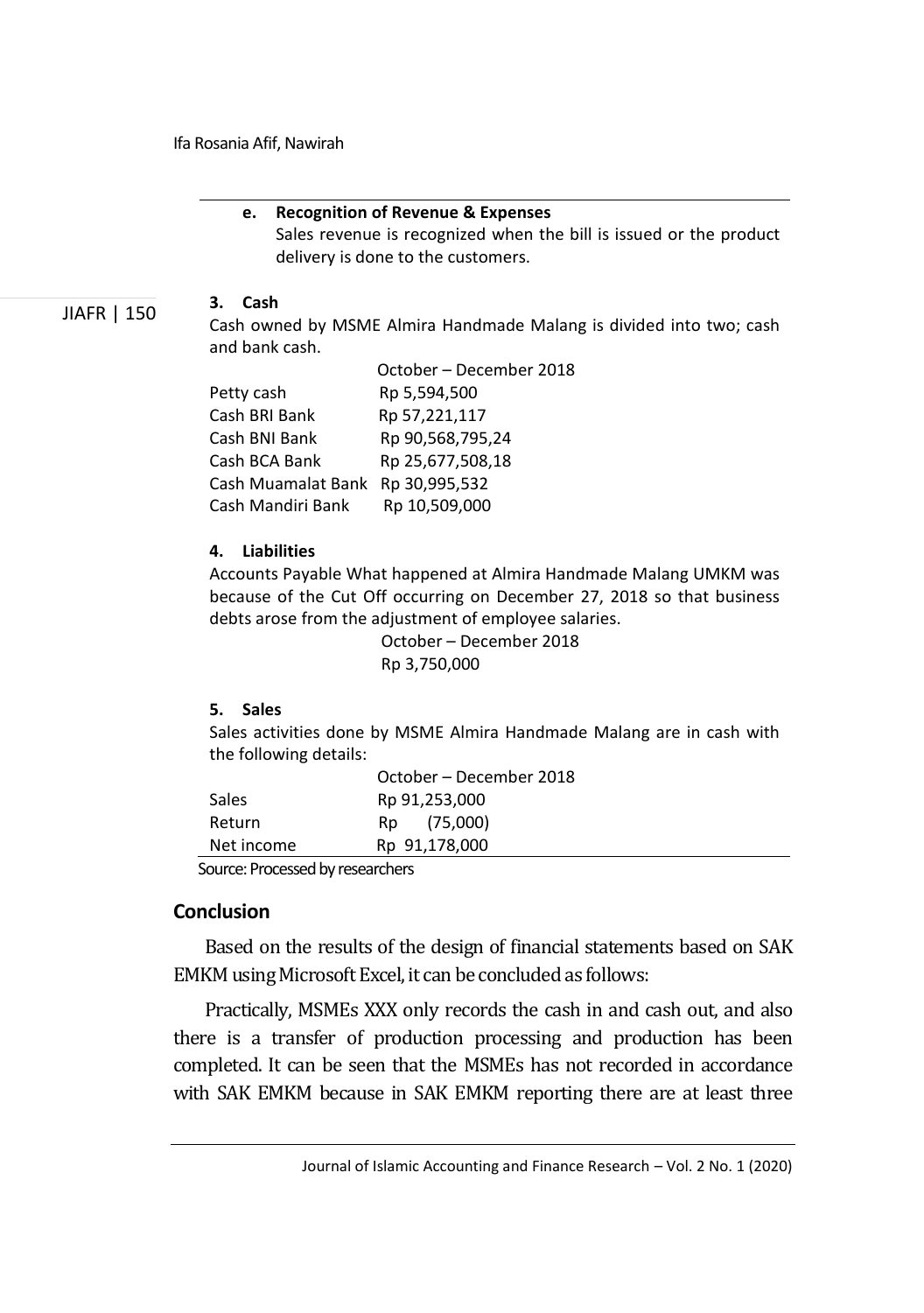parts: income statement, statement of financial position, and notes to financial statements. The draft of financial report preparation was made by the researchers to facilitate MSMEs XXX in compiling reports in accordance with the accounting cycle and Financial Accounting Standards for Micro, Small and Medium Enterprises. It is started with journaling, then entering into a ledger, and in the end of the period, adjustments are made. Then the adjustments are entered into the ledger. The financial statements preparation is assisted with work papers or work sheet, then it becomes a financial report which includes income statement, statement of financial position, and notes to financial statements.

The problems faced by MSMEs XXX in the preparation of financial statements are the absence of adequate human resources (HR) in the financial sector and there is no software that can be used in preparing financial statements.

# **References**

- Aziz, dkk. (2009). *Alternative Pembiayaan terhadap UMKM melalui Pasar Modal di Indonesia*, Jakarta: Centre for Finance, Investment and Securities Law (CFISEL).
- Ghony, M. D., & Almansyur, F. (2012). *Metodologi Penelitian Kualitatif,*  Jogjakarta: Ar-Ruzz Media.
- Hapsari, R. K., dkk. (2016). Perancangan dan Pengembangan Pengelolaan Keuangan UMKM Berbasis Sistem Informasi.
- Harahap, S. S. (2012). *Teori Akuntansi*, Jakarta: Rajawali Pers.
- Hery. (2015). *Pengantar Akuntansi*, Jakarta: PT. Grasindo.
- Hubais, M. (2009). *Prospek Usaha Kecil dalam Wadah Kubator Bisnis*, Ghalia Indonesia.
- IAI. (2016). *Exposure Draft Standar Akuntansi Keuangan Entitas Mikro Kecil dan Menengah,* Jakarta: DSAK IAI.
- Jusup, A. H. (2011). *Dasar-Dasar Akuntansi*, Yogyakarta: STIE YKPN.
- Kieso, W., & Warfield. (2018). *Akuntansi Keuangan Menengah*, Jakarta: Salemba Empat.

Journal of Islamic Accounting and Finance Research – Vol. 2 No. 1 (2020)

JIAFR | 151